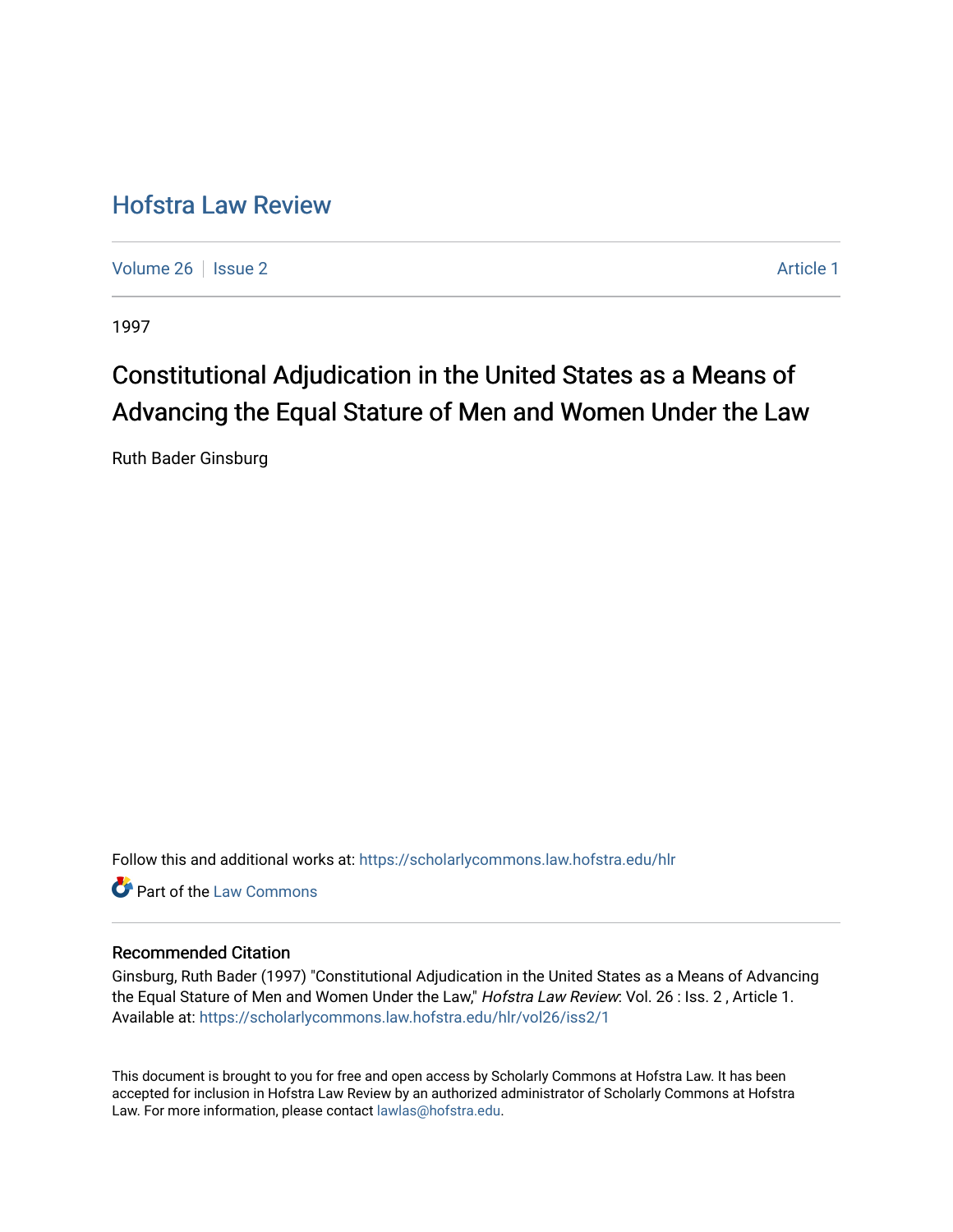Volume 26 Winter 1997

## CONSTITUTIONAL ADJUDICATION IN THE UNITED STATES AS A MEANS OF ADVANCING THE EQUAL STATURE OF MEN AND WOMEN UNDER **THE** LAW

### *Ruth Bader Ginsburg\**

I will begin my remarks with a case decided on June 26, 1996. On that day, with only one dissenting opinion, the Supreme Court held that, under the Constitution's equal protection principle, the Commonwealth of Virginia could not exclude from a public military college, the Virginia Military Institute ("VMI"), women who wished to attend and could meet the entrance requirements.' The VMI decision is a stunning change from the Court's rulings in 1873, in Myra Bradwell's case, that women could be excluded from the practice of law in Illinois, without offense to the Federal Constitution,<sup>2</sup> and in 1961, in Gwendolyn Hoyt's case, that women in Florida need not be placed on lists from which jurors are drawn? My remarks center on case law, evolving since 1970, concerning the equal stature of men and women under the law--case law that made the VMI decision a predictable judgment, and not the extraordinary (indeed inconceivable) ruling it would have been a generation earlier.

Before taking up that development, I will set the stage by com-

**<sup>\*</sup>** Associate Justice, Supreme Court of the United States. This lecture was presented on July **15,** 1997 at the Hofstra University School of Law summer program in Nice, France. It is published here substantially as delivered. To aid the reader, footnotes have been added.

*<sup>1.</sup> See* United States v. Virginia, 116 S. Ct. 2264, 2287 (1996).

*<sup>2.</sup> See* Bradwell v. Illinois, 83 U.S. (16 Wall.) 130, 140-42 (1873) (Bradley, **J.,** concurring).

*<sup>3.</sup> See* Hoyt v. Florida, 368 U.S. 57, 61-64 (1961).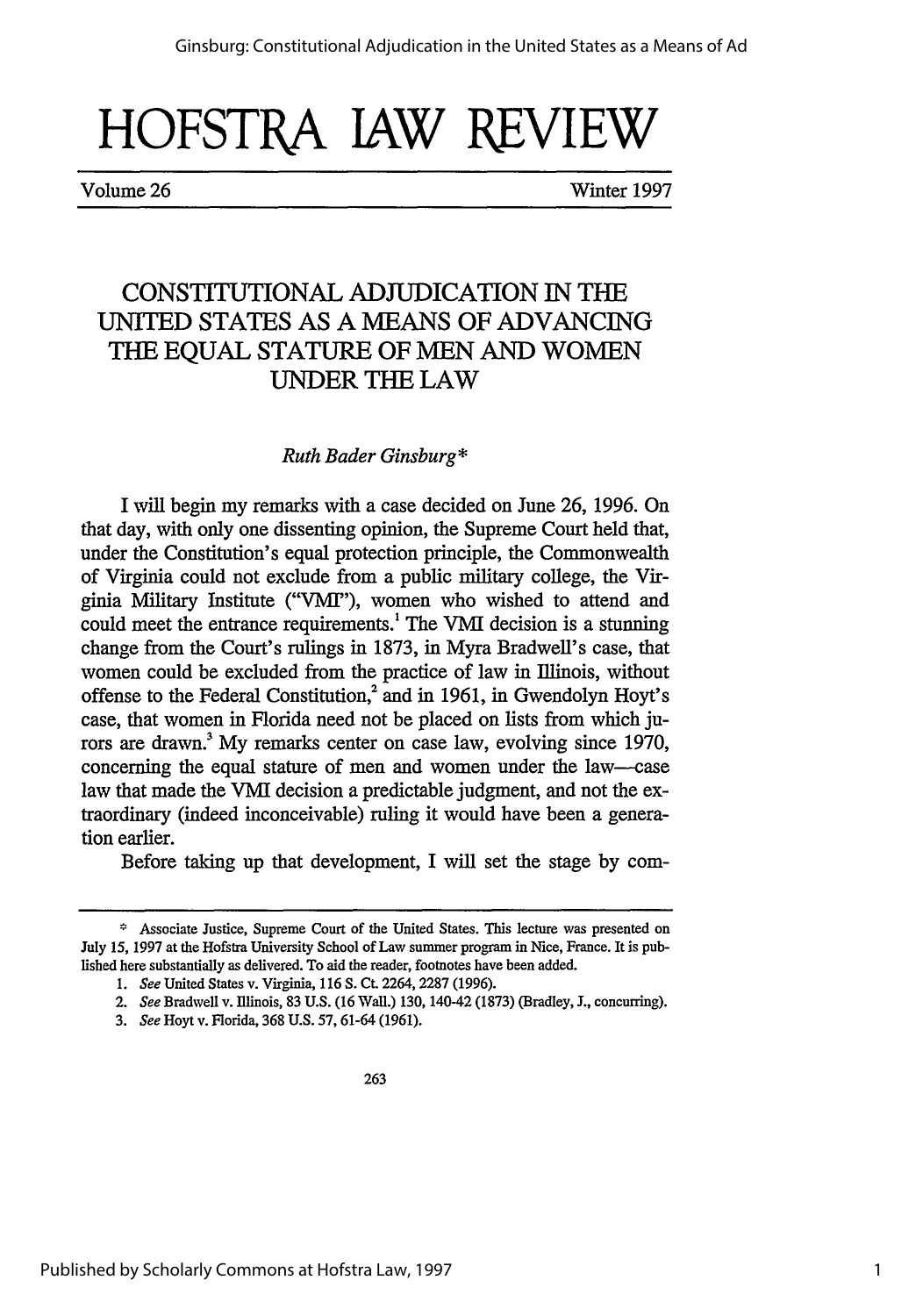264

menting on the idea of equality, specifically, on how that idea figured in the Constitution, as originally drafted in 1787 and later amended.

As Constitution readers know, the word "equal" or "equality" does not even appear in the body of the U.S. Constitution or in the first ten amendments, ratified in 1791, the amendments composing the Bill of Rights. What explains the absence of any reference to equality in the original U.S. Constitution, despite the prominence of that idea in the contemporaneous (1789) French Declaration of the Rights of Man, which declared (in article 1): "Men are born free and remain free and equal in rights," and (in article 6) "[Law] must be the same for all, whether it protects or punishes." To compound the question, why did the eighteenth century U.S. Constitution fail to incorporate the 1776 Declaration of Independence, which declared in ringing tones:

We hold these truths to be self-evident, that all men are created equal, that they are endowed by their Creator with certain unalienable Rights, that among these are Life, Liberty and the pursuit of Happiness. That to secure these rights, Governments are instituted among Men, deriving their just powers from the consent of the governed.

The existence of slavery in all but five of the thirteen States of the United States when our Nation was new is part of the answer, but the reason is more encompassing. John Adams, who became second President of the United States, wrote a revealing letter to a friend in 1776, the very year the Declaration of Independence was proclaimed. Adams explained to his friend why he thought voting qualifications should not be lowered in his home State of Massachusetts:

[I]t is dangerous [Adams wrote] to open so fruitful a source of controversy and altercation, as would be opened by attempting to alter the qualifications of voters; there will be no end of it. New claims will arise; women will demand a vote; lads from twelve to twenty-one will think their rights not enough attended to; and every man who has not a farthing, will demand an equal voice with any other, in all acts of state. It tends to confound and destroy all distinctions, and prostrate all ranks to one common level.<sup>4</sup>

Concerning women, please place in the context of the early nineteenth century, the words of a very great, extraordinarily gifted man, Thomas Jefferson, principal author of the Declaration of Independence, later third President of the United States. Jefferson said in 1816: "Were

<sup>4.</sup> Letter from John Adams to James Sullivan (May **26, 1776),** in **9** THE WORKS **OF** JOHN ADAms 378 (Charles F. Adams ed., 1854).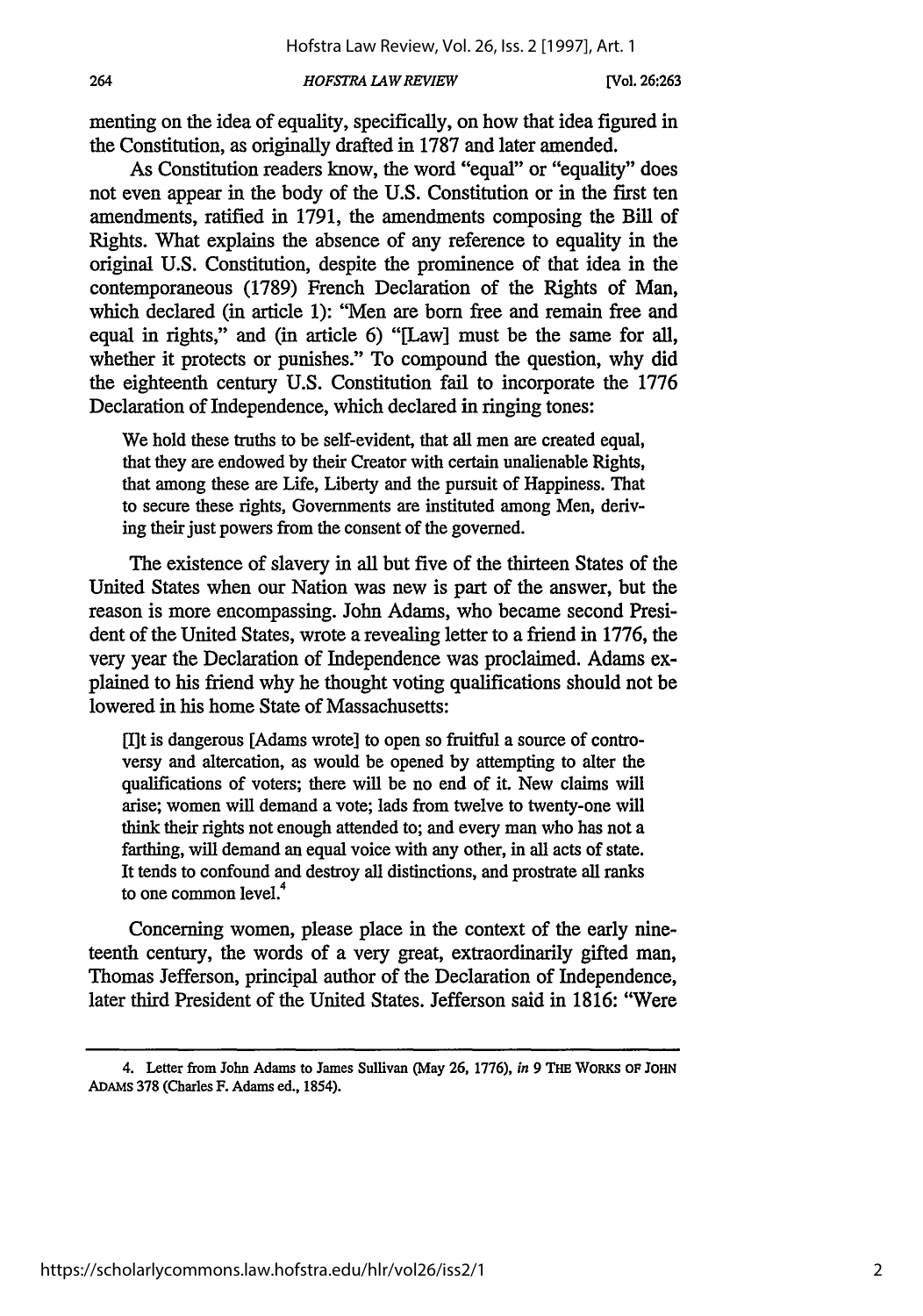#### *CONSTITUTIONAL ADJUDICATIONAND EQUAL STATURE* **1997]**

our State a pure democracy... there would yet be excluded from our deliberations... women, who, to prevent depravation of morals and ambiguity of issues, should not mix promiscuously in the public meetings of men."<sup>5</sup>

Not until 1868, after the Civil War ended slavery, did the U.S. Constitution provide, as it has ever since, that no State "shall... deny to any person the equal protection of the laws." And women did not become part of the U.S. political community until 1920 when, by constitutional amendment, they gained the right to vote.

Thurgood Marshall, leader of the struggle in the courts for an end to odious racial classifications, said prior to his 1991 retirement as a Supreme Court Justice, that he did not celebrate what the Constitution was in the beginning (as originally framed, the Constitution protected the slave trade until 1808 (art. I, sec. 9) and it required the return of persons who had escaped from human bondage, a provision in force until the Civil War (art. IV, sec. 2)). Instead, Thurgood Marshall celebrated how our fundamental instrument of government had evolved over the span of two centuries. The "true miracle," he said, is the Constitution's "life nurtured through two turbulent centuries."<sup>6</sup>

I share that view, but I appreciate, too, that the equal dignity of individuals is part of the U.S. constitutional legacy, shaped by the original framers, in this vital sense. The founding fathers rebelled against the patriarchal power of kings and the idea that political authority may legitimately rest on birth status. Their culture held them back from fully perceiving or acting upon ideals of human equality in rights and opportunities, and of individual freedom to aspire and achieve. But they stated a commitment in the Declaration of Independence to equality and in the Declaration and Bill of Rights to individual liberty. Those commitments had growth potential. They received further expression in the nineteenth century, after the Civil War ended slavery, through the addition of the equal protection clause to the Constitution, and again in the twentieth century, when women were made voting citizens. As historian Richard Morris wrote: a prime (and still evolving) portion of the history of the U.S. Constitution, and a cause for celebration, is the story of the extension (through amendment, judicial interpretation, and practice) of constitutional rights and protections to once ignored or excluded people: to humans who were once held in bondage, to men without property, to the

**<sup>5.</sup>** Letter from Thomas Jefferson **to** Samuel Kercheval (Sept. **5,** 1816), *in* **10** THE **WRITINGS OF** THO As **JEFFERSON** 46 n.1 (Paul L. Ford ed., 1899).

**<sup>6.</sup>** Thurgood Marshall, *Reflections on the Bicentennial of the United States Constitution,* **101** HARV. L. REV. **1, 5 (1987).**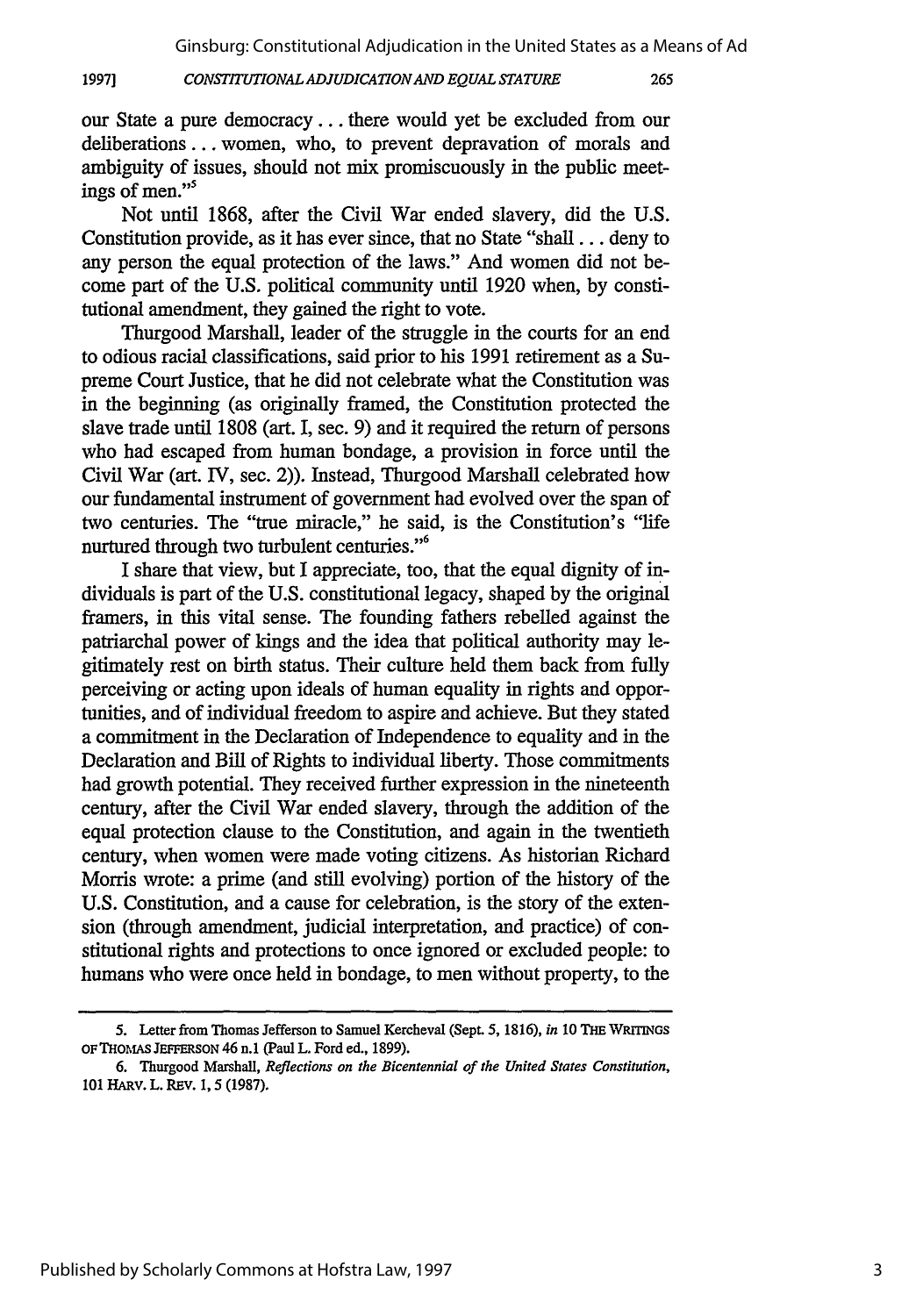original inhabitants of the land that became the United States, and to women.<sup>7</sup>

With that background in mind, I will now recall the story of when, why, and how women began to count in constitutional adjudication.

I will start with a scene in a Hillsborough County, Florida, courtroom in 1957, some forty years ago. Gwendolyn Hoyt stood trial there for murdering her husband; the instrument of destruction, her young son's broken baseball bat. Gwendolyn Hoyt was what we would today call a battered woman. Her philandering husband had abused and humiliated her to the breaking point. Beside herself with rage and frustration, she spied her son's bat in the corner of the room, seized it, brought it down on her husband's head, causing him to fall back, hit his head against a hard surface, and instantly die.

Florida placed no women on the jury rolls in those days, out of concern for women's place at "the center of home and family life."<sup>8</sup> (Louisiana followed the very same practice until the mid-1970s.)<sup>9</sup> Gwendolyn Hoyt was convicted of second degree murder by an all-male jury. Her thought, ably argued in a brief to the U.S. Supreme Court by American Civil Liberties Union volunteer lawyer, Dorothy Kenyon, was that if women were on the jury, they might have better comprehended Gwendolyn Hoyt's state of mind, casting their ballot, if not for an acquittal, then at least to convict her of the lesser offense of manslaughter.

The Supreme Court, in 1961, rejected Gwendolyn Hoyt's plea.<sup>10</sup> The Court did so, following an unbroken line of precedent. That precedent reflected the long-prevailing "separate-spheres" mentality, the notion that it was man's lot, because of his nature, to be the breadwinner, the head of household, the representative of the family outside the home; and it was woman's lot, because of her nature, to bear and alone to raise children and keep the house in order.

Just ten years later, the Supreme Court turned in a new direction. So did lower courts all over the nation. I had the good fortune to be alive and a lawyer-in fact, a law teacher-in the 1970s and could participate in the gender equality cases of that decade. For ten years, my major work (done—like Dorothy Kenyon—as a volunteer lawyer for the American Civil Liberties Union) was to help advance the vibrant idea of the equal stature and dignity of men and women as a matter of constitutional principle. I will describe a few of the key cases and offer a brief

*<sup>7.</sup> See* RICHARD B. **MORRiS, THFORGING OFTHEUtION,** 1781-1789, at **193** (1987).

**<sup>8.</sup>** *Hoyt,* 368 U.S. at **62.**

*<sup>9.</sup> See* Taylor v. Louisiana, 419 **U.S. 522 (1975).**

<sup>10.</sup> *See Hoyt,* **368** U.s. at **65.**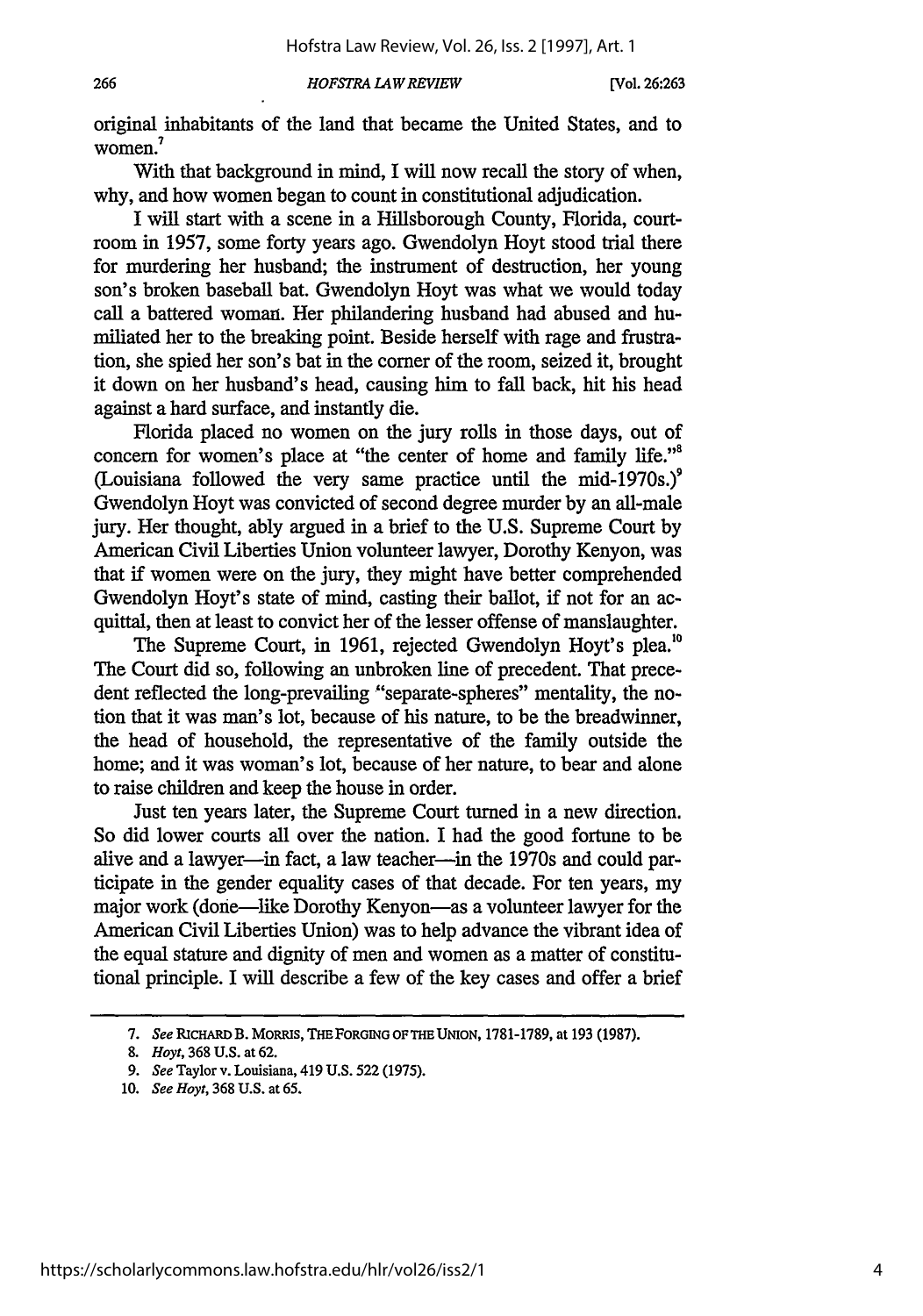267

#### *CONSTITUTIONAL ADJUDICATIONAND EQUAL STATURE* **19971**

account of why the courts were prepared, starting in the 1970s, to listen to arguments they had earlier refused to entertain.

The turning point case was *Reed v. Reed,"* decided by the Supreme Court in 1971. The case involved a teenage boy from the State of Idaho, Richard Lynn Reed, who died under tragic circumstances. His parents were long separated and the court gave custody to his mother, Sally Reed, while the boy was "of tender years." Then, when Richard reached his teens, the court placed him in the custody of his father, Cecil Reed, to prepare Richard for his manhood years. The boy fell in with a bad crowd and spent some time in a corrections facility. When he was released, again to his father's custody, he was deeply depressed, and one day committed suicide, using his father's gun. Sally Reed, the mother, sought to take charge of her son's few belongings, and so applied to the court to be administrator of Richard's death estate. The father, some days later, applied for the same appointment.

The Idaho court turned down Sally Reed's application, although it was first in time, and appointed the father, under a state statute that read: as between persons equally entitled to administer a decedent's estate, males must be preferred to females. Sally Reed was not a sophisticated woman. She earned her living by caring for elderly people, taking them into her home. She probably did not think of herself as a feminist, but she had the strong sense that her state's law was unjust. And I sensed that she would prevail.

In preparing Sally Reed's appeal to the Supreme Court, I placed on the brief the names of two women, one was Dorothy Kenyon, who had represented Gwendolyn Hoyt, the other was Pauli Murray, a lawyer, poet, novelist, and later minister who had long fought for racial and gender justice. Both were then too old to be part of the fray, but people of my generation owed them a great debt, for they bravely pressed arguments for equal justice in days when few would give ear to what they were saying.

The Supreme Court unanimously declared Idaho's male preference statute unconstitutional, a plain denial to Sally Reed of the equal protection of the State's law. 2 Two years later, in *Frontiero v. Richardson,* the Court held it unconstitutional to deny female military officers housing and medical benefits covering their husbands on the same automatic basis as those family benefits were accorded to male military

<sup>11. 404</sup> U.S. 71 (1971).

<sup>12.</sup> *See id.* at **76-77.**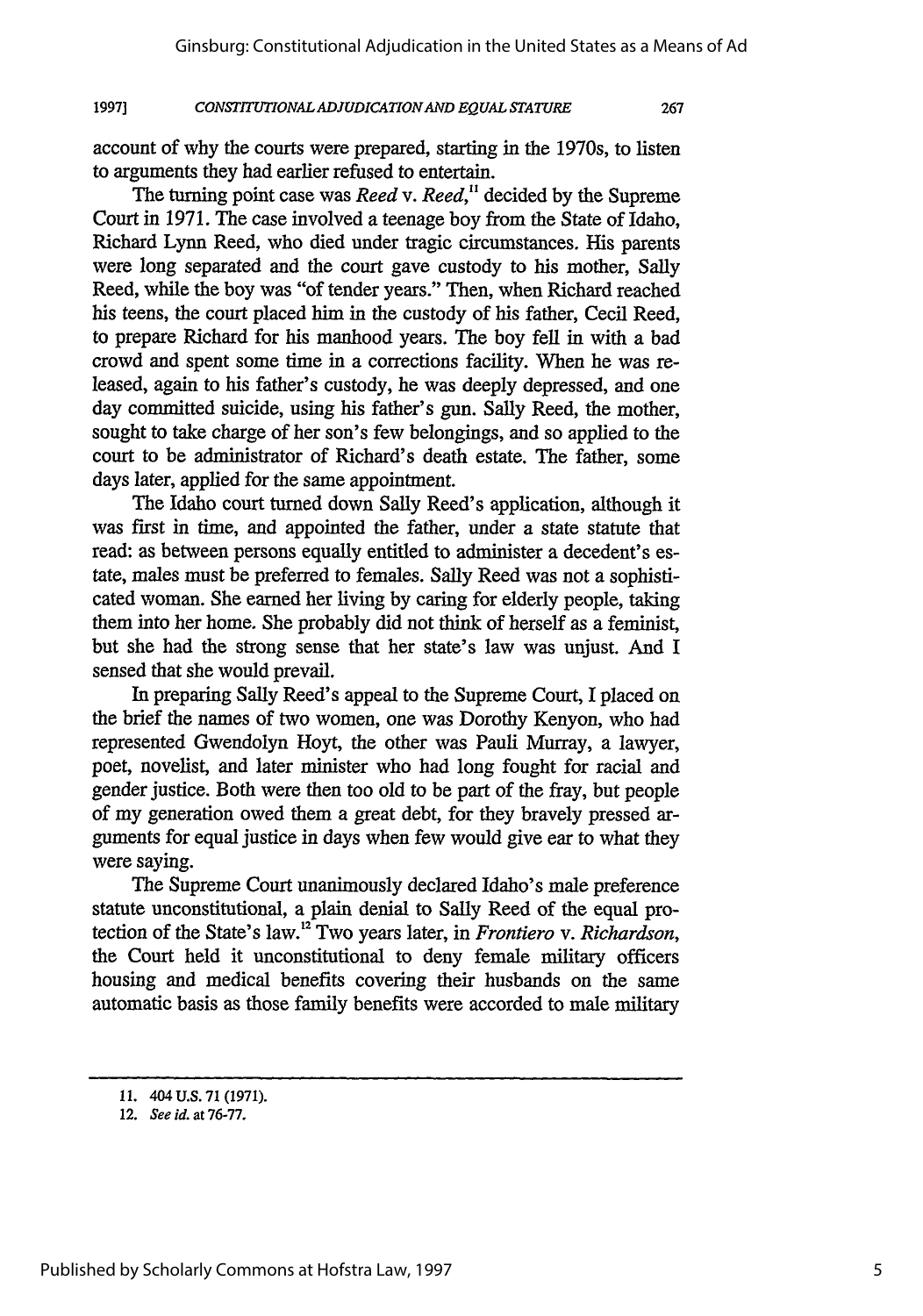officers for their wives.<sup>13</sup> Air Force Lieutenant Sharron Frontiero was the successful challenger, and I co-argued her case before a Supreme Court that included my current Chief Justice (his was the only dissenting vote). Lt. Frontiero had this clear view: She saw the laws in question as plain denials of equal pay. Two years after Sharron Frontiero's victory, the Court declared unconstitutional a state law allowing a parent to stop supporting a daughter once she reached the age of eighteen, but requiring parental support for a son until he turned twenty-one.<sup>14</sup>

That same year, 1975, the Court decided a case very dear to my heart.<sup>15</sup> It began in 1972, when Paula Wiesenfeld, a New Jersey public school teacher, died in childbirth. Her husband, Stephen Wiesenfeld, sought to care for the baby boy (Jason) personally, but was denied child-in-care Social Security benefits then available only to widowed mothers, not to widowed fathers. Stephen Wiesenfeld won a unanimous judgment in the Supreme Court (yes, my now Chief voted in baby Jason's favor).

In defense of the sex-based differential, the government had argued that the distinction was entirely rational, because widows, *as a class,* are more in need of financial assistance than are widowers. True in general, the Court acknowledged, but laws reflecting the situation of the *average* woman or the *average* man were no longer good enough. Many widows in the United States had not been dependent on their husbands' earnings, the Court pointed out, and a still small, but growing number of fathers like Stephen Wiesenfeld were willing to care personally for their children. Using sex as a convenient shorthand to substitute for financial need or willingness to bring up a baby did not comply with the equal protection principle, as the Court had grown to understand that principle.'6 (As a result of the decision, childcare benefits were paid to Stephen Wiesenfeld, who has been an extraordinarily devoted parent. Today, his son Jason is a student completing his third year at Columbia Law School.)

What caused the Court's understanding to dawn and grow? Judges do read the newspapers and are affected, not by the weather of the day, as distinguished Constitutional Law Professor Paul Freund once said, but by the climate of the era. Supreme Court Justices, and lower court judges as well, were becoming aware of a sea change in United States society. Their enlightenment was advanced publicly by the briefs filed

268

<sup>13.</sup> *See* 411 U.S. 677, 690-91 (1973).

<sup>14.</sup> *See* Stanton *v.* Stanton, 421 U.S. 7, 17 (1975).

<sup>15.</sup> *See* Weinberger v. Wiesenfeld, 420 U.S. 636 (1975).

<sup>16.</sup> *See id.* at 645, 651-52.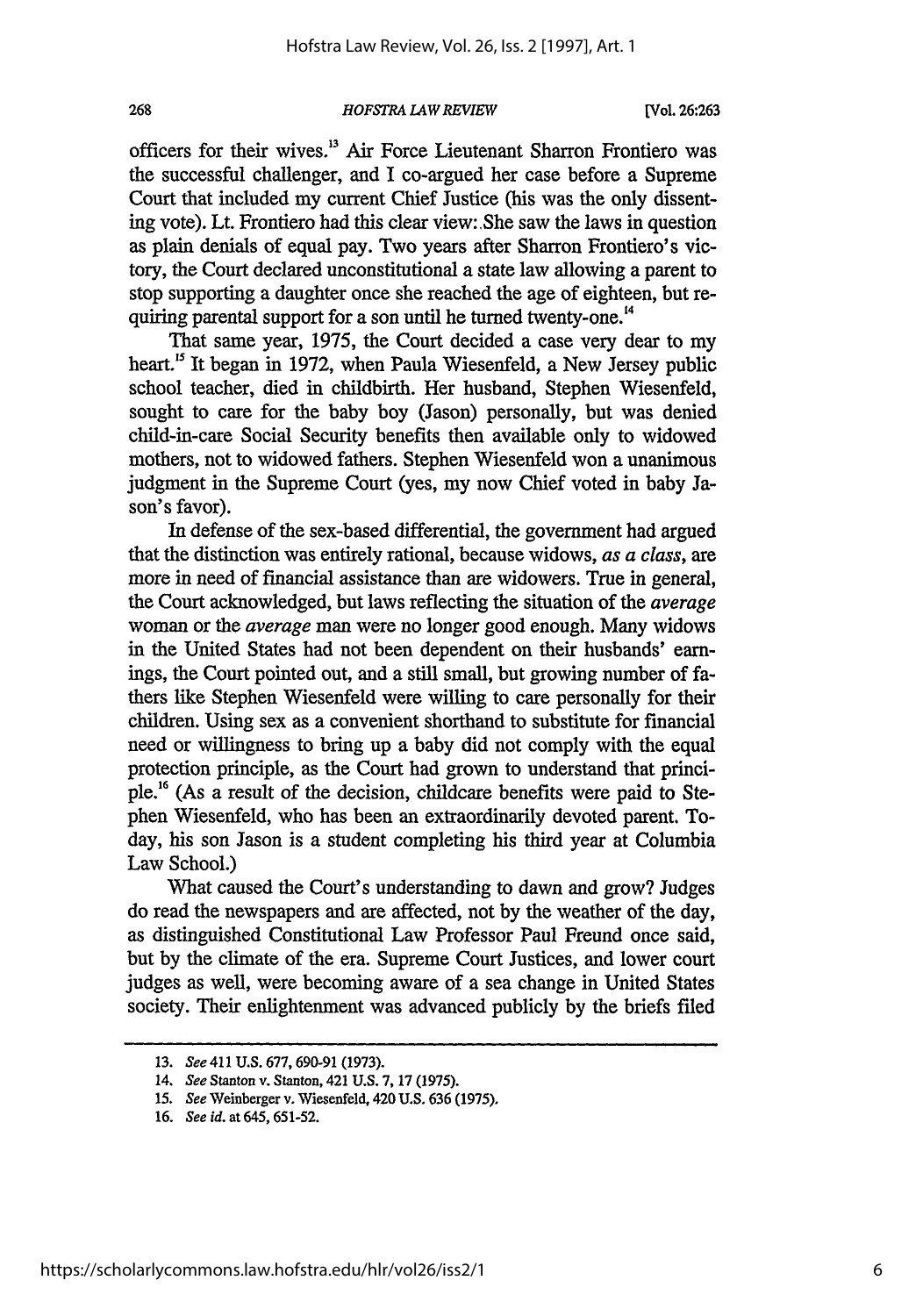in Court and privately, I suspect, by the aspirations of the women, particularly the daughters and granddaughters, in their own families and communities.

**1997]**

The altered conditions accounting for the different outcomes in Gwendolyn Hoyt's case in 1961, and in Sally Reed's, Sharron Frontiero's, and Stephen Wiesenfeld's cases in the 1970s, were these. In the years from 1961 to 1971, women's employment outside the home had expanded rapidly. That expansion was attended by a revived feminist movement, fueled in the United States, in part, by the movement of the 1960s for racial justice, but also, as elsewhere in the world, by the force of new thinking both represented and sparked by Simone de Beauvoir's remarkable 1949 publication, *The Second Sex.* Changing patterns of marriage, access to safer methods of controlling birth, longer life spans, even inflation-all were implicated in a social dynamic that yielded this new reality: in the 1970s, for the first time in the nation's history, the "average" woman in the United States was experiencing most of her adult years in a household not dominated by childcare requirements. That development may indeed be, as Columbia University economics professor Eli Ginzberg described it in 1977, "'the single most outstanding phenomenon'" of the late twentieth century.<sup>17</sup>

Before jurists could turn in the new direction, however, they had to comprehend that legislation apparently designed to benefit or protect women could often, perversely, have the opposite effect. This was of critical importance, for most laws that differentiated on the basis of sex, in contrast to obviously odious race-based laws, did so ostensibly to shield or favor the sex regarded as fairer, but weaker, and dependentprone. Laws prescribing the maximum number of hours or the times of day women could work or the minimum wages they could receive;<sup>18</sup> laws barring females from "hazardous" or "inappropriate" occupations (lawyering in the nineteenth century,<sup>19</sup> bartending in the mid-twentieth century<sup>20</sup>); remnants of the common law regime which denied to married women rights to hold and manage property, to sue or be sued in their own names, or to get credit from a financial institution (thus saving them from their own folly or misjudgment);<sup>21</sup> the "head and master" rule

<sup>17.</sup> Jean A. Briggs, *How You Going to Get 'Em Back in the Kitchen? (You Aren't.),* FoRBEs, Nov. 15, 1977, at 177, 177 (quoting comment by Eli Ginzberg).

**<sup>18.</sup>** *See, e.g.,* Muller v. Oregon, 208 U.S. 412 (1908).

<sup>19.</sup> *See* Bradwell v. Illinois, 83 U.S. (16 Wall.) 130 (1873).

*<sup>20.</sup> See* Goesaert v. Cleary, 335 U.S. 464 (1948).

<sup>21.</sup> *See* John **D.** Johnston, Jr., *Sex and Property: The Common Law Tradition, the Law School Curriculum, and Developments Toward Equality,* 47 N.Y.U. L. REV. 1033, 1087-89 (1972).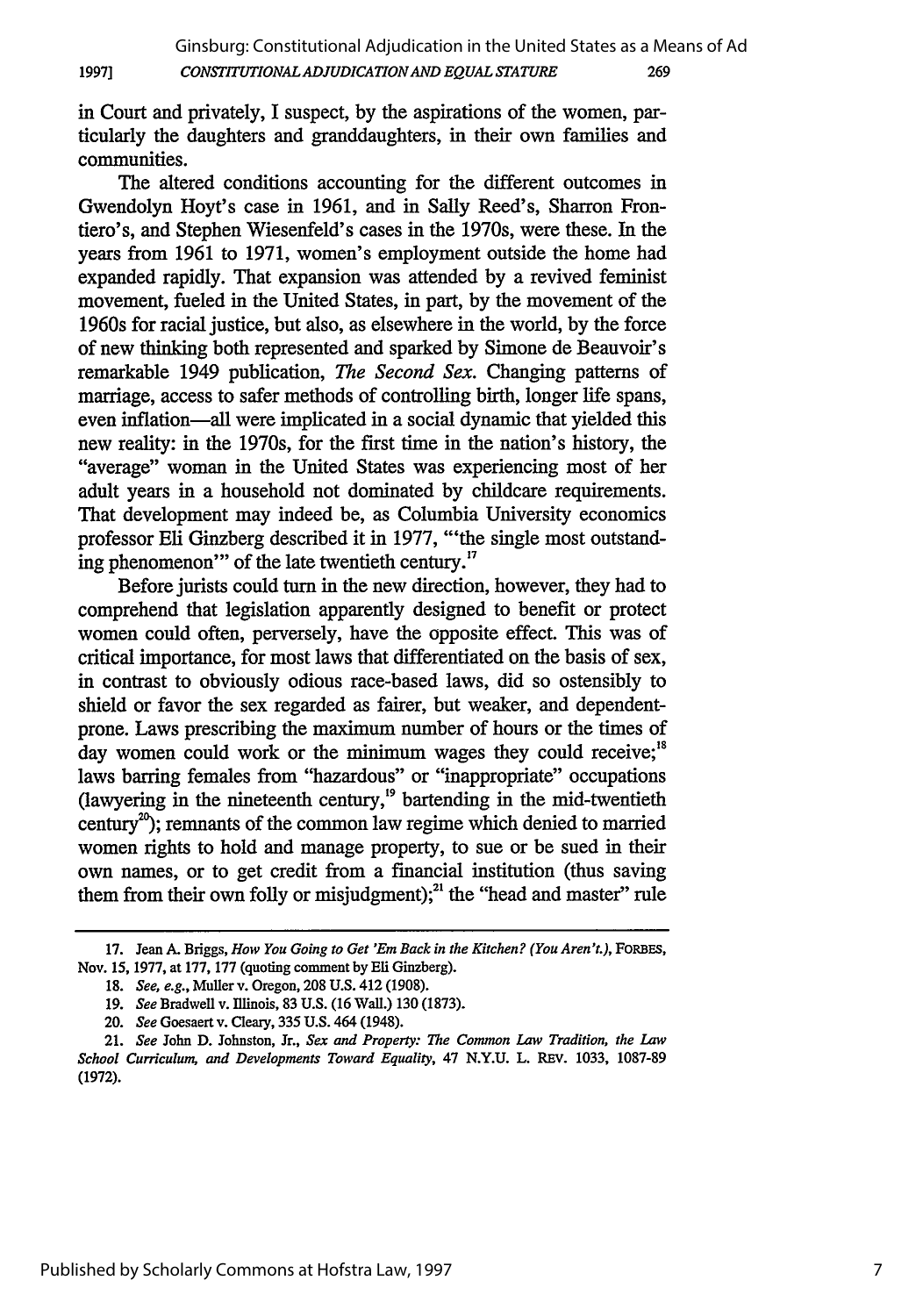that long held sway in community property states, vesting in husbands sole control of community assets $2\tilde{a}$ —all these prescriptions and proscriptions were premised on the notion that women could not cope with the world beyond hearth and home without a father, husband, or big brother to guide them. Absent a male relative to lean on, the U.S. Supreme Court said in 1908, a woman would fall prey to "the greed as well as the passion of man."<sup>23</sup>

Cases of the kind I just described placed a spotlight on the burdensome nature of legislation that confined women to a separate sphere. By enshrining and promoting the woman's "natural" role as selfless homemaker, and correspondingly emphasizing the man's role as provider, the state impeded both men and women from pursuit of the very opportunities and styles of life that could enable them to break away from traditional patterns and develop their full, human capacities. Thus, for example, excluding qualified men from attending a nursing school tends, as the Supreme Court held in 1982, to "perpetuate the stereotyped view of nursing as an exclusively woman's job"; instead of advancing women's welfare, Justice Sandra Day O'Connor recognized, this occupational reservation may in fact have helped to hold down wages in the nursing profession.<sup>24</sup>

When Justice O'Connor, in her first year as the first woman on the U.S. Supreme Court, wrote the decision opening to men the Mississippi University for Women's school for nurses, she paved the way for the opinion I wrote fourteen years later in the Virginia military academy case. Indicating how the new understanding took hold, Justice O'Connor wrote in 1982 for a Court that divided 5-4. The vote in 1996 in the Virginia military academy case was 7-1, with the Chief Justice writing a concurring opinion in support of the judgment.

The Supreme Court, since the 1970s, has effectively carried on in the gender discrimination cases a dialogue with the political branches of government. The Court wrote modestly, it put forth no grand philosophy. But by forcing legislative and executive branch re-examination of sex-based classifications, the Court helped to ensure that laws and regulations would "catch up with a changed world." $25$ 

Thus Congress, in the late 1970s, mooted a court case challenging

ر.

270

<sup>22.</sup> *See* Kirchberg v. Feenstra, 450 U.S. 455 (1981).

**<sup>23.</sup>** *Muller,* **208** U.S. at 422.

<sup>24.</sup> Mississippi Univ. for Women v. Hogan, 458 **U.S.** 718,729 & n.15 (1982).

<sup>25.</sup> Wendy W. Williams, *Sex Discrimination: Closing the Law's Gender Gap, in* THE BURGER YEARS: RIGHTs **AND** WRONGS **IN THE SUPREME COURT** 1969-1986, at 109, **123** (Herman Schwartz ed., 1987).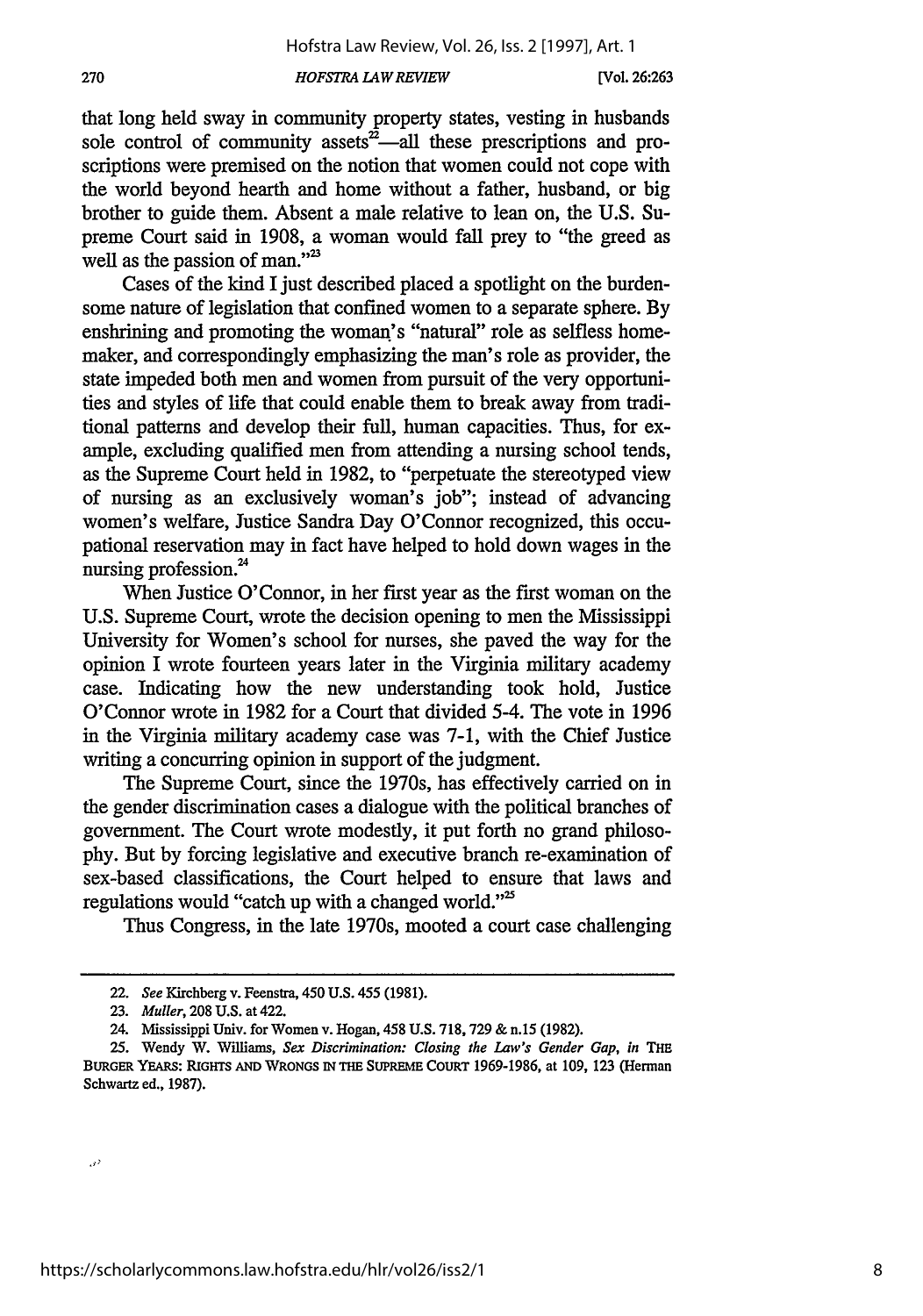#### *CONSTITUTIONALADJUDICATIONAND EQUAL STATURE* **1997]**

the exclusion of women from the U.S. military academies—West Point, Annapolis, the Air Force Academy--by opening the doors of those academies to women.<sup>26</sup> By the time of the Virginia military academy case, women cadets had graduated at the top of every class at the **U.S.** academies for over a decade.<sup>27</sup> The Marine Corps had elevated a career female officer to the rank of three-star General in charge of manpower and planning. Litigation pursued **by** lawyers in the public interest had helped to make it ever more possible for our daughters, as well as our sons, to aspire and achieve according to their individual talent and capacities. That prospect, **I** hope and anticipate, will be enduring.

<sup>26.</sup> *See* Pub. L. No. 94-106, § 803(a), 89 Stat. **537, 537-38** (1975); Edwards v. Schlesinger, 377 F. Supp. 1091 (D.D.C.), *rev'd sub nom* Waldie v. Schlesinger, 509 F.2d **508** (D.C. Cir. 1974). 27. *See* United States v. Virginia, 116 **S.** Ct. 2264,2281 n.13 (1996); Brief of Amicus Curiae

Lieutenant Colonel Rhonda Cornum et al. in Support of Petitioner at **10-11** nn.24-25, United States v. Virginia, 116 S. Ct. 2264 (1996) (No. 94-1941).